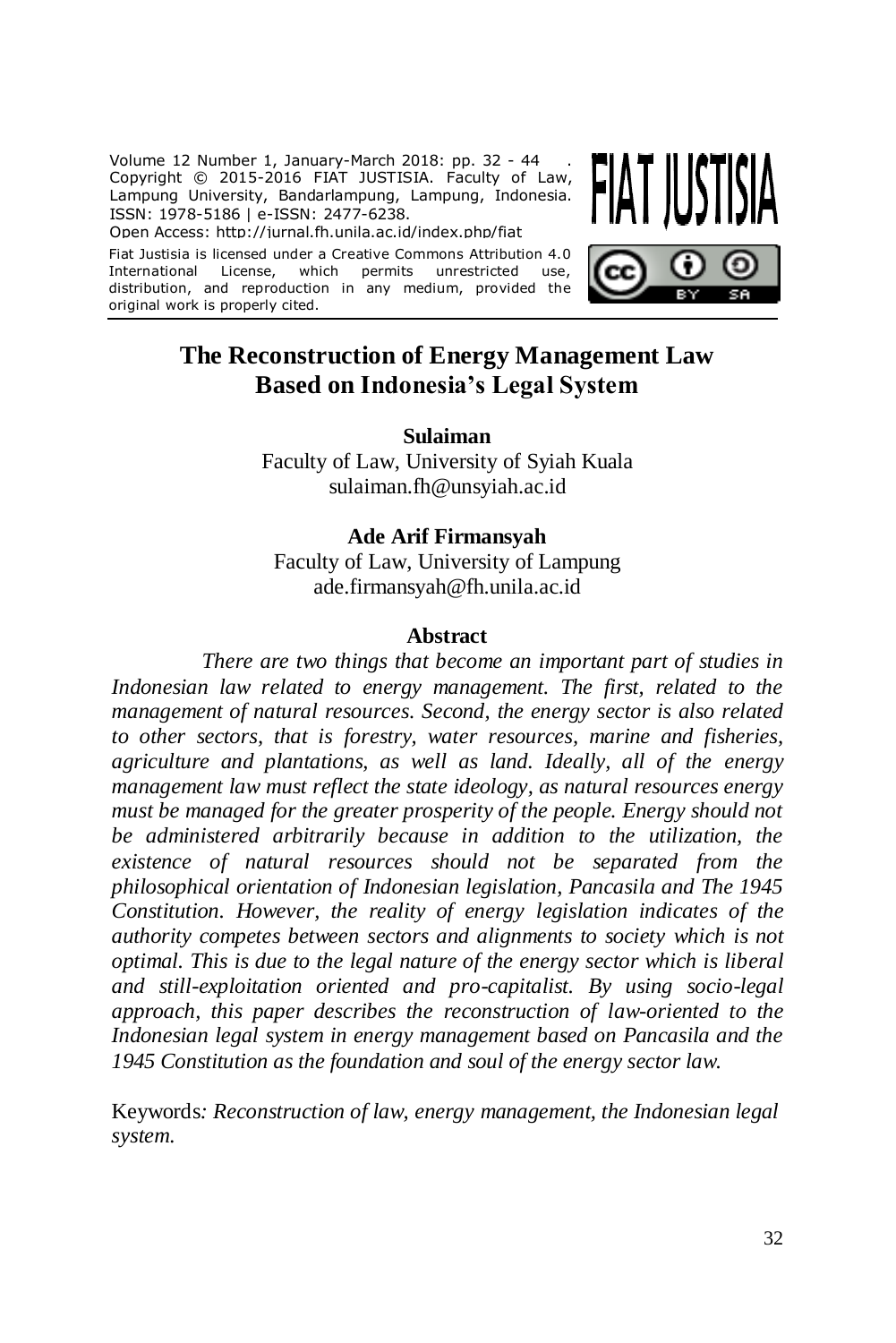## **A. Introduction**

The energy that discussed in this article, is not limited to energy stipulated in the Law 30/2007 on Energy, but broader, encompassing the sectors of Energy and Mineral Resources. In addition to the Energy Act, this energy context contains Law 22/2001 on Oil and Gas, Law 21/2014 on Geothermal, Law 4/2009 on Energy and Coal Mining, and Law 30/2009 on Electricity. All of the laws are that the energy sector is a gift from the Creator as well as a resource that can be harnessed for development.

The discussion in energy context above is possible, given that the concept offered by Article 1 paragraph 1, 2, 3, and 17 of Energy Act itself widely portrayed. Energy that is meant is "the ability to do work that can be heat, light, mechanical, chemical, and electromagnetic". The energy source itself is "something that can generate energy, either directly or through the conversion or the transformation process". In addition, energy resource is "natural resource that can be used either as a source of energy". Energy management itself is determined as "the organization of the provision, the exploitation and the utilization of the energy and the provision of strategic reserves and the conservation of energy resources".

Based on the description above, it means that the energy includes energy sector. When speaking about sector, the association with other sectors may not be neglect. Associated with the presence of energy as a power source, then there are at least six interrelated sectors namely, forestry, water resources, marine and fisheries, agriculture and farming, land, and energy and mineral resources.<sup>1</sup>

Understanding the energy in the context of resources, then there are two things that are directly related. First, about how the resource was discovered, exploited and utilized. Second, traffic control resource relationship was discovered, exploited and utilized. The second thing is very important thing to do the first thing. The existence of the energy as a natural resource in this context, and then discovered the settings through Article 33 of the Constitution of the Republic of Indonesia Year 1945 (Indonesia Constitution of 1945).

There are three things that specified in Article 33. First, Indonesia's economy is based on familial and economic democracy (paragraph (1) and paragraph (4)). Second, the production branch concerning the livelihood of the people controlled by the state (paragraph (2)). Third, natural resources controlled by the state for the welfare of the people (paragraph (3)).<sup>2</sup>

<sup>1</sup> Yance Arizona, (2014), *Konstitusionalisme Agraria*, Yogyakarta: STPN Press, p. 166.

<sup>2</sup> RM. A.B. Kusuma, (2004), *Lahirnya Undang-Undang Dasar 1945, Memuat Salinan Dokumen Otentik Badan Oentoek Menyelidiki Oesaha2 Persiapan Kemerdekaan,* Jakarta: FH UI, p. 313 etc.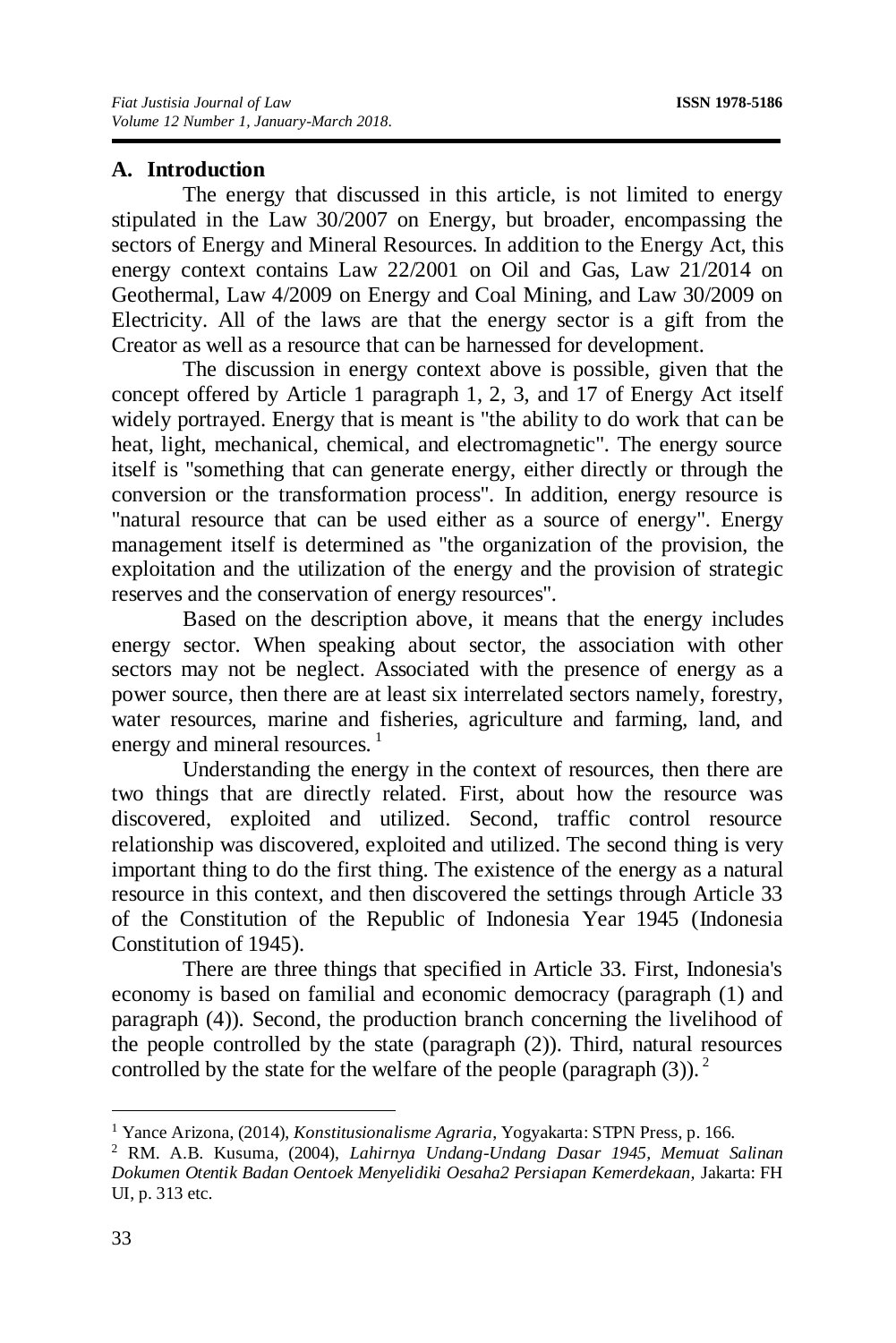The third paragraph, confirming the position of the utilization of natural resources, which in the context of Indonesia known as the state right to control the management of natural resources. This setting can be read in the context of the desire of state that wants to care the people.<sup>3</sup> This text can be called "moral reading",<sup>4</sup> which confirms the heart of the constitution.<sup>5</sup>

The assertion is the desire of achieving the goals of the welfare state, which is responsible for economic and prosperity.<sup>6</sup> This arrangement is called an affirmation of human-oriented economic system by Mubyarto.<sup>7</sup>

Imperatively is then contained in the law of the energy sector and mineral resources, but in fact, the law is too liberal,<sup>8</sup> shows the competition between sectors and therefore cause a conflict of authority overlaps with the regulations and licensing,<sup>9</sup> pull authorities and regional governments,<sup>10</sup> as well as the exploitative character and alignments on financiers. $11$ 

Based on the description, this article would like to answer the state right to control the natural resources. Associated with energy management must be social justice, offered legal reforms within the framework of the Indonesian legal system. Thus, legal reforms would establish social justice orientation in energy management.

## **B. Method**

<u>.</u>

The approach used in this paper is a socio-legal, which concepting law is not limited to the norm, but also as a behavior. The conception of law

<sup>3</sup> Satjipto Rahardjo, (2008), *Negara Indonesia yang Membahagiakan Rakyatnya*, Yogyakarta: Genta Press, pp. 91-93.

<sup>4</sup> Ronald Dworkin, (1996), *Freedom's Law The Moral Reading of the Maerican Constitution*, Oxford: Oxford University Press, pp. 2-4.

<sup>5</sup> Ronald M. Dworkin, (2013), "Apakah Hukum Sebuah Sistem Aturan?" in the HLA. Hart dkk, *Filsafat Hukum Suatu Pengantar,* Translator Yudi Santoso, Yogyakarta: Merkid Press, pp. 59-60.

<sup>6</sup> Jimly Asshiddiqie, (2002), *Konsolidasi Naskah UUD 1945 setelah Perubahan Keempat,*  Jakarta: Pusat Studi HTN FH UI, pp. 57-58.

<sup>7</sup> Mubyarto, (1988), *Sistem dan Moral Ekonomi Indonesia,* Jakarta: Pustaka LP3ES, pp. 41- 43.

<sup>8</sup> Andang Bachtiar, "Menuju Kebijakan Energi Bebas Kepentingan", Kompas, July 7, 2015; Marwan Batubara, "Menggungat Liberalisasi Gas", Kompas, January 8, 2014; Hindra Liu, "Kebijakan Energi Nasional Jangka Panjang Disiapkan", Kompas, March 7, 2012; Maxensius Tri Sambodo, "Konsistensi Kebijakan Energi Nasional", Kompas, December 18, 2007.

<sup>9</sup> Otong Rosadi, (2010), *Inkorporasi Prinsip Keadilan Sosial dalam Pembentukan Undang-Undang Kehutanan dan Undang-Undang Pertambangan Periode 1967-2009,* Disertasion, Jakarta: PDIH UI.

<sup>10</sup> I Nyoman Nurjaya, (2008), *Pengelolaan Sumberdaya Alam dalam Perspektif Antropologi Hukum*, Jakarta: Prestasi Pustaka Publisher, p. 96.

 $^{11}$  Khudzaifah Dimyati, (2001), "Di Tengah Pengembangan Pemikiran Teori Hukum, Sepi dari Wacana Perdebatan", *J. Ilmu Hukum*, 4 (2), pp. 129-132.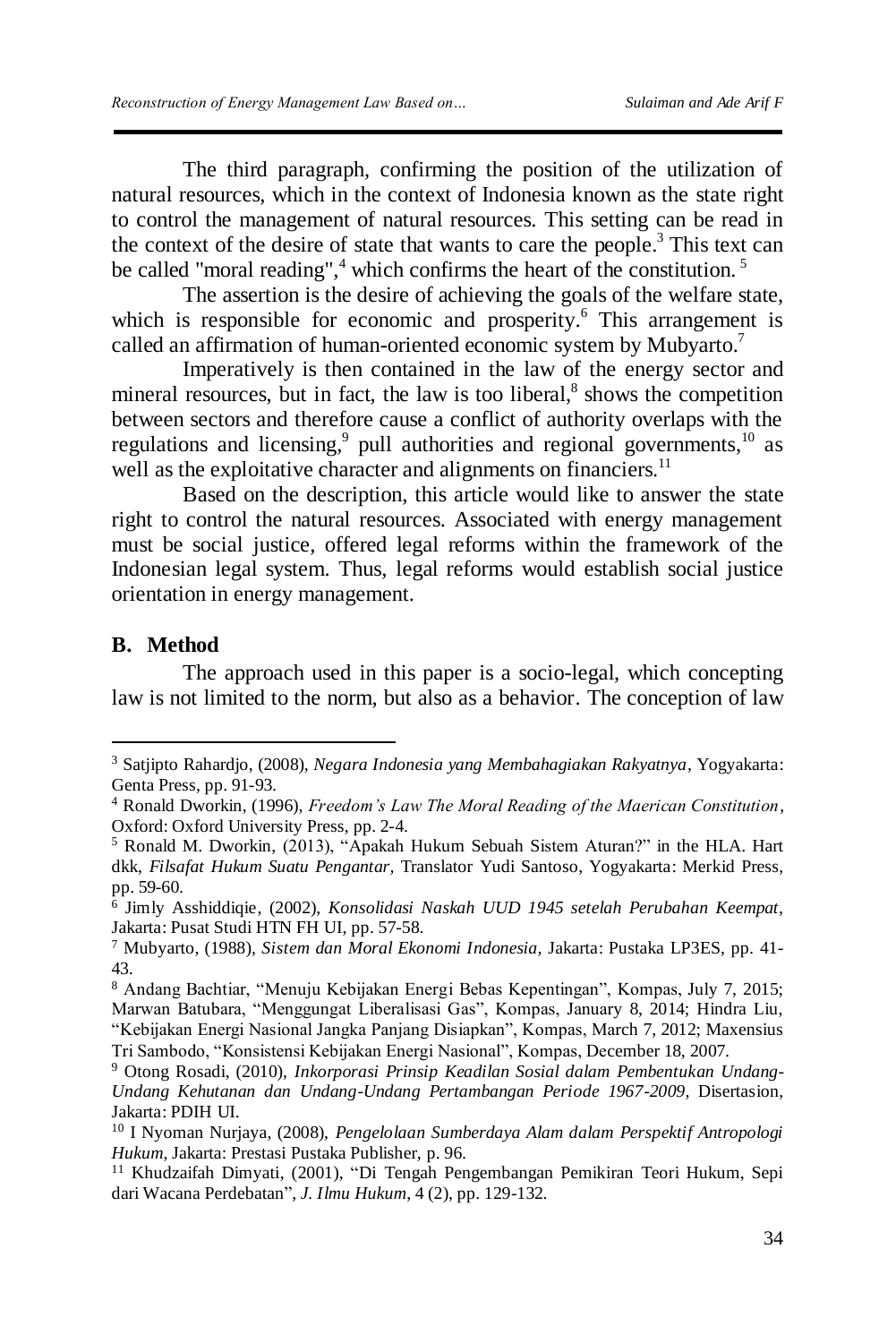as behavior that appears in reality have consequence that the law is seen not just as a suitable concrete, written, contains the sanctions and issued by competent authorities that in operation is influenced by many other factors such as economics, politics, culture, religion, and etc.<sup>12</sup>

The use of this approach is important to bring it to a more thorough understanding of the law, intact and not text only. Also want to find out whether the regulation is effective, positive, productive, or even disturb and ruin.<sup>13</sup> Some data are obtained through the newspapers. The data is combined with an overview of the legislation. The analysis was performed by using a descriptive-qualitative method.

#### **C. Discussion**

#### **1. Questioning the State Right to Control**

There is a difference between Article 33 before and after the amendment. Additional of two paragraphs focused on the national economy that is organized based on the economic democracy. This article basically has hope to reinforce the direction of life idealized form of the prosperity based on the family principles. The initial concept of Article 33 was discussed on July 16, 1945, proposal initiated by Muhammad Hatta on social  $w$ elfare<sup>14</sup>

This article is intended to make the natural resources are not controlled arbitrarily and the state must protect and manage carefully. This article contains the rules or general principles -what is called a moral text, among others: earth, water, natural resources utilized for the benefit of the people, the economy is based on family principles, and the production for the lives of many people is dominated by state.  $15$ 

Through this article, the state has the rights to control doctrine which is known. The interpretation of this doctrine continues to be debated. <sup>16</sup> This is caused partly because too abstract and in various laws there are differences. Indeed, through the Constitutional Court Decision No.022/PUU-I/2003, "controlled by the state" cannot be interpreted as in the sense of

<sup>12</sup> FX. Adji Samekto, (2012), *Ilmu Hukum dalam Perkembangan Pemikiran Menuju Post-Modernisme*, Lampung: Indept Publishing, p. 73.

<sup>13</sup> Brian Z. Tamanaha, (2006), *A General Jurisprudence of Law and Society*, England: Oxford University Press, pp. 1-2.

<sup>14</sup> RM. AB. Kusuma, (2005), *Lahirnya Undang-Undang Dasar 1945,* Jakarta: FH UI, pp. 443-453.

<sup>15</sup> Satjipto Rahardjo, (2007), *Mendudukkan UUD: Suatu Pembahasan dari Optik Ilmu Hukum Umum*, Semarang: Undip, pp. 57-58.

<sup>16</sup> Noer Fauzi, (2002), *Quo Vadis Pembaruan Hukum Agraria, Perspektif Transitional Justice untuk Menyelesaikan Konflik*, Jakarta: HuMA, p. 7.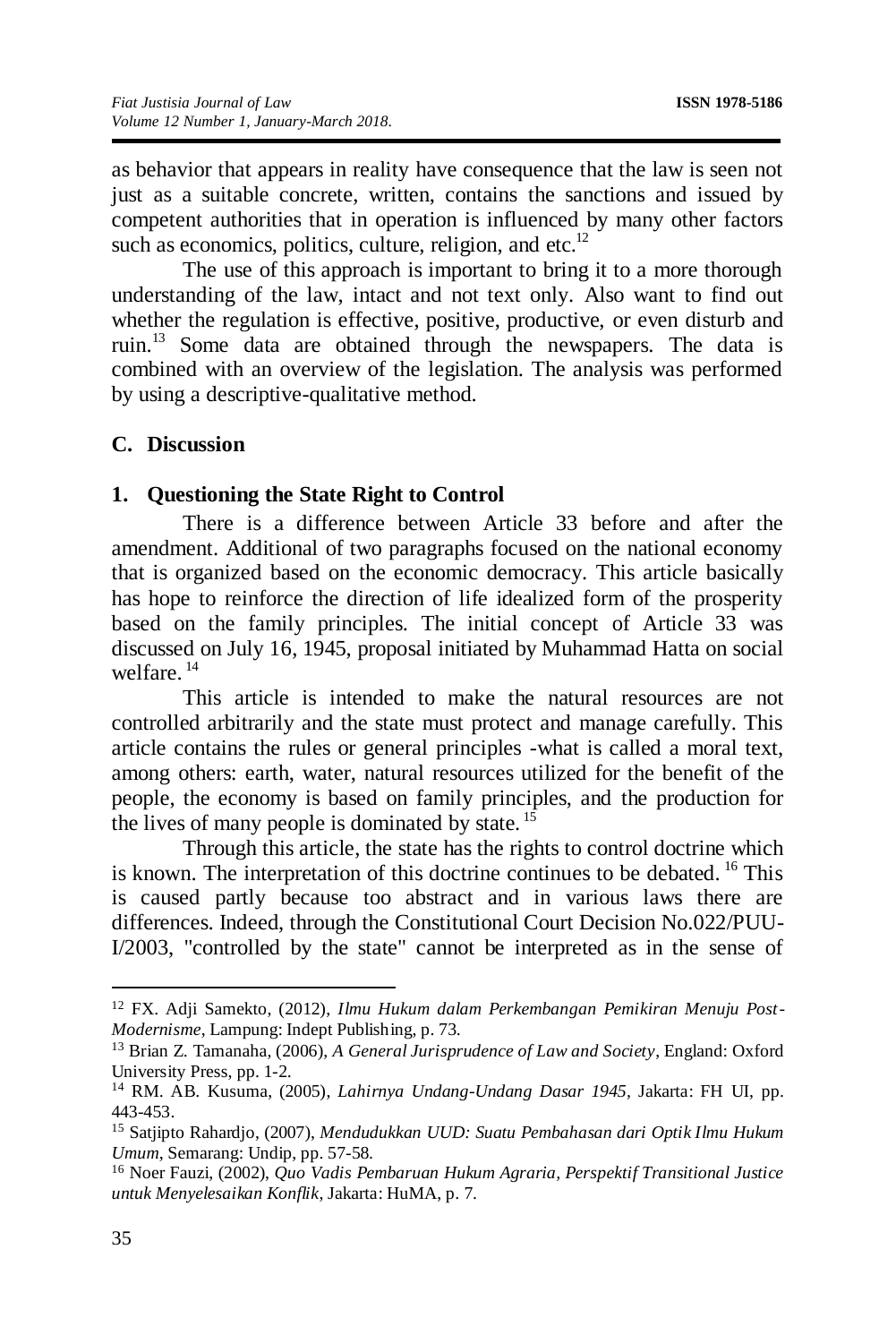private ownership by the state. "controlled by the state" should be interpreted to include the meaning of mastery in a broad sense sourced and originates from the conception of the sovereignty of the people of Indonesia over all sources of wealth "earth and water and natural resources contained therein", also including public ownership by the people collectively sources intended natural-source. That is related to the goal of "the greatest welfare of the people", as the mandate to "promote the general welfare" and "creating social justice for all Indonesian people". People collectively, constructed by the 1945 Constitution mandates the state to create a policy (beleid), make arrangements (*regelendaad*), maintains (*bestuursdaad*), managing (*beheersdaad*), and control (*toezichthoudensdaad*), for the purpose of the large prosperity.

In addition, in Decision No. 72/PUU-VIII/2010 regarding judicial review of Law No. 41 of 1999 on Forestry, the Constitutional Court confirms that natural resource management planning should be based on the principle of the efficiency of justice, sustainable, and environmentally sound, so that need of the comprehensive planning. Decision No. 45/PUU-IX/2011 regarding the testing of the Forestry Law, the Constitutional Court stated that administration officials should not be done arbitrarily.

Through Decision No. 3/PUU-VIII/2010 regarding judicial review of Law No. 27 Year 2007 on the Management of Coastal Areas and Small Islands, the Constitutional Court also defines four benchmarks "for the greatest welfare of the people", namely: (a) their natural resources for the benefit of the people;  $(B)$  the level of equitable distribution of the benefits of natural resources for the people; (C) the level of people's participation in determining the benefits of natural resources; (D) respect for the rights of the people from generation to generation in utilizing natural resources. Destination "for the greatest welfare of the people" cannot be separated by the authority of state control.

The above decision of the Constitutional Court should be the basis for energy management in Indonesia. Energy management should represent the lofty ideals as in the Preamble of the Constitution 1945. Thus, in the context of development, natural resources are not only economic-oriented.<sup>17</sup> Since 1976, Mochtar Kusumaatmadja has reminded, the development of which only economic oriented carried the negative implications to the

<sup>17</sup> Otong Rosadi, (2012), *Quo Vadis Hukum, Ekologi, dan Keadilan Sosial*, Yogyakarta: Thafa Media, p. 49.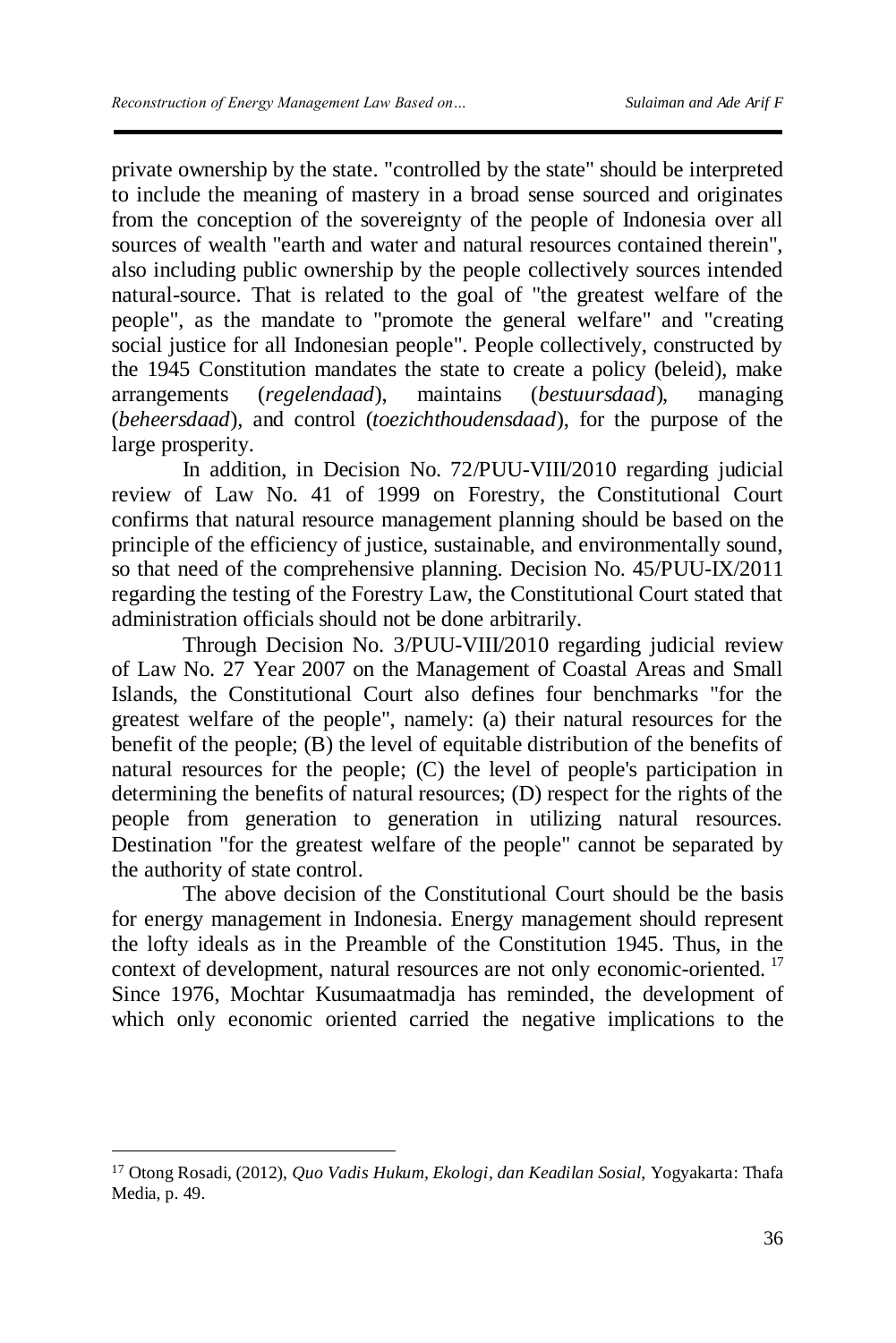efficiency and the environmental functions.<sup>18</sup> Actually development is efforts to realize the quality of life.<sup>19</sup>

Indonesia opened the neo-capitalist ideology since the 1970s, with the birth of Law No. 1/1967 on foreign investment and Law No. 6/1968 on domestic investment.<sup>20</sup> Three decades later the state realized, among others, with the birth of the People's Consultative Assembly Decree No. IX/MPR/2001 on Agrarian Reform and Natural Resources Management.

In the letter c consideration of MPR Preamble decree stated that the management of the agricultural/natural resource that has lasted for environmental degradation, inequality holding structure possession, use and utilization as well gives rise to various conflicts. So MPR confirmed a number of important principles, among others: (a) justice in the control, ownership, use, utilization, and maintenance of agrarian resources/natural resources; (b) maintain continuity with regard to capacity and carrying capacity; (c) carry out a social function, sustainability and ecological functions; (d) increase integration and coordination between sectors; (e) pursue the balance of rights and obligations of the state, the government, society and individuals; and (f) implement a decentralized form of the division of authority.

On this basis, the policy directions that have been outlined are: (a) reexamining the various legislations in order to synchronize policies; (b) resolving natural resource use conflicts arising during this time as well as to anticipate potential conflicts in the future to ensure the implementation of law enforcement to be based on the principles of natural resource management.

Thus, this MPR decree is a keeper of boundary natural resources management in order to conform to the constitution. This limit itself in order to achieve what is called by Jeremy Bentham as a guarantee of happiness for human beings as much as possible. <sup>21</sup> Happiness is that in the context of Indonesia, is intended as a welfare state goals. <sup>22</sup> Leading economic constitution that Indonesia adheres to the welfare state.<sup>23</sup>

<sup>18</sup> Mochtar Kusumaatmadja, (1976), *Pengaturan Hukum Masalah Lingkungan Hidup Manusia: Beberapa Pikiran dan Saran*, Bandung: Bina Cipta, p. 6.

<sup>19</sup> M. Daud Silalahi, (2000), "Perkembangan Hukum Lingkungan Indonesia: Tantangan dan Peluang", *Speech of Professor*, Bandung: Law Faculty Unpad, ,p. 10.

<sup>20</sup> Imam Koeswahyono, (2008), "Hak Menguasasi Negara, Perspektif Indonesia sebagai Negara Hukum", *J. Hukum dan Pembangunan*, 38 (1), pp.62-72.

<sup>21</sup> HM. Agus Santoso, (2014), *Hukum, Moral, dan Keadilan, Sebuah Kajian Filsafat Hukum,* Jakarta: Kencana, pp. 58-60.

<sup>22</sup> Muntoha, (2009), "Demokrasi dan Negara Hukum", *J. Hukum*, 16 (3), pp.384-385.

<sup>23</sup> I. Dewa Gede Palguna, (2008), *Mahkamah Konstitusi, Judicial Review, dan Welfare State,*  Jakarta: Sekjen MK, p. 18.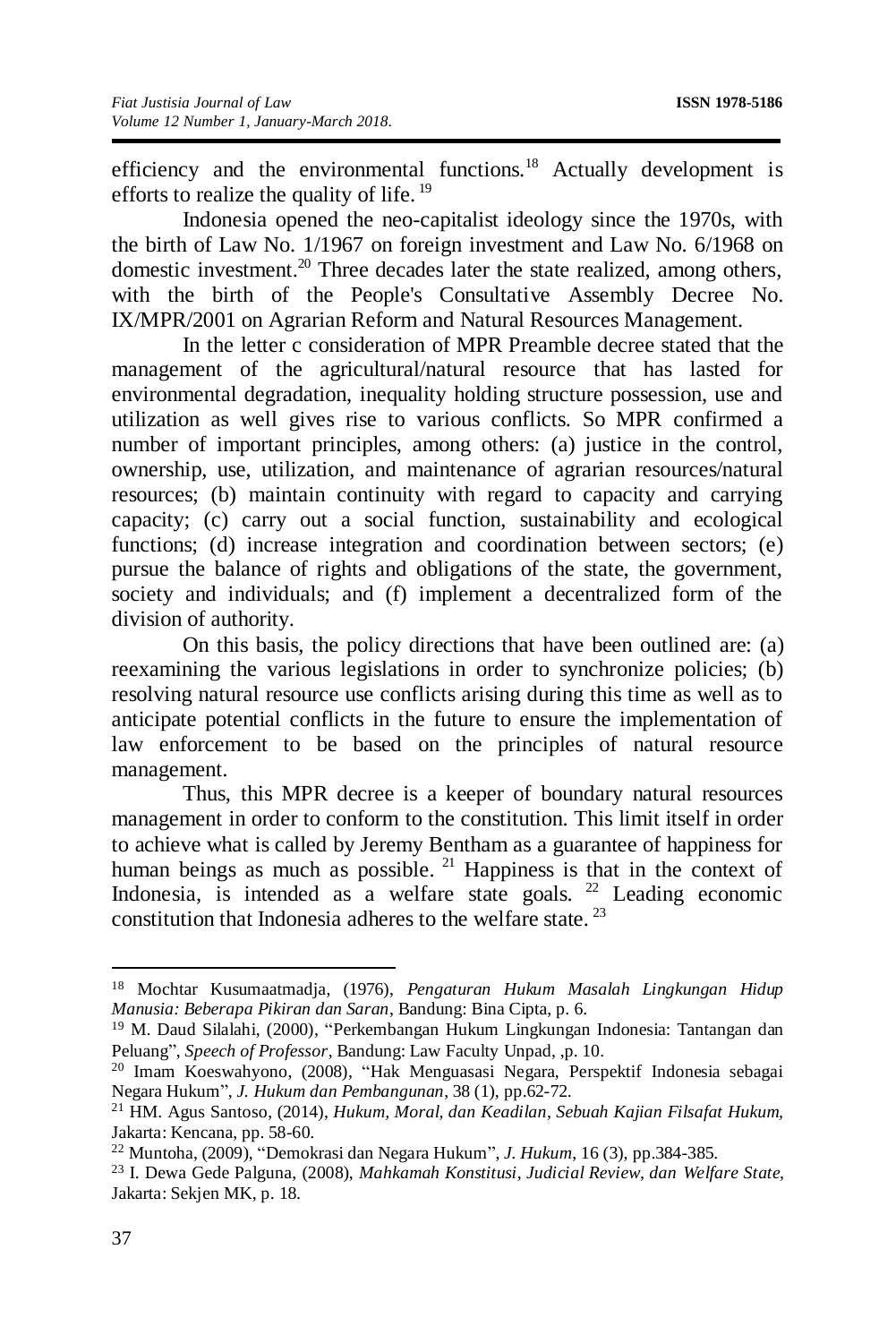The Constitution of 1945 basically wants to realize and maximize the well-being and happiness. But unfortunately associated with the acquisition and utilization of natural resources, for over 60 years of independence, natural resource management arrangements, instead generates injustice. Nationally, the exploitation of natural resources has not also provided prosperity for the people. The phenomenon of exploitation of natural resources that never ended without any effect on the welfare of the community can be seen in a variety of optical, one of which is the incorporation of the principle of social justice in the legislation.  $24$  On this basis, the legal reform of fair energy should be guided by the values of social justice as defined in the Indonesian legal system.

## **2. Energy Management Must be Oriented Social Justice**

The laws of energy sector include similar philosophical orientation. Law No. 22/2001 expressly mentions the achievement of public welfare orientation of the national development activities that should always rely on Pancasila and the Constitution of  $1945$ <sup>25</sup> This is also confirmed in the Law No. 30/2009. In the same spirit, the Law No. 30/2007 calling as a wealth of energy resources for the greater prosperity of the people. While Law No.  $4/2009$  also mentioned are owned by the state,<sup>26</sup> but did not call directly for the people's welfare, but the welfare of the people equitably pressure. While Law No. 21/2014 seem more loose.

All of the Energy Laws above, lists the three important principles in addition to other principles, that each justice, sustainability, and environmental sustainability. At the level of principle, it is to realize the benefit of these three things in the development. But it looks different in different settings. In Law No. 22/2001, the operationalization of the principle of justice is virtually invisible. There are provisions governing small businesses and cooperatives, but the setting was sunk by the dominance of business entities and licensing arrangements. It is just that this law is very concerned with the number of areas, including sacred area, territories of indigenous peoples, and cultural heritage that cannot do the activities of oil and gas mining.

<u>.</u>

<sup>24</sup> Otong Rosadi, (2012), *Quo Vadis Hukum Ekologi dan Keadilan Sosial dalam Perenungan Pemikiran (Filsafat) Hukum*, Yogyakarta: Thafa Media, pp. 32-34.

<sup>25</sup> Look at: Sulaiman, (2016), "Rekonstruksi Hukum Minyak dan Gas Bumi Yang Berkeadilan di Indonesia", *Kanun Jurnal Ilmu Hukum,* 18 (2), pp. 219-233.

<sup>26</sup> Look at: Ade Arif Firmansyah dan Malicia Evendia, (2015), "Harmonisasi Pengaturan Kewenangan Daerah Bidang Pengelolaan Pertambangan Mineral Bukan Logam dan Batuan", *Kanun Jurnal Ilmu Hukum*, 65 (XVII), pp. 19-36.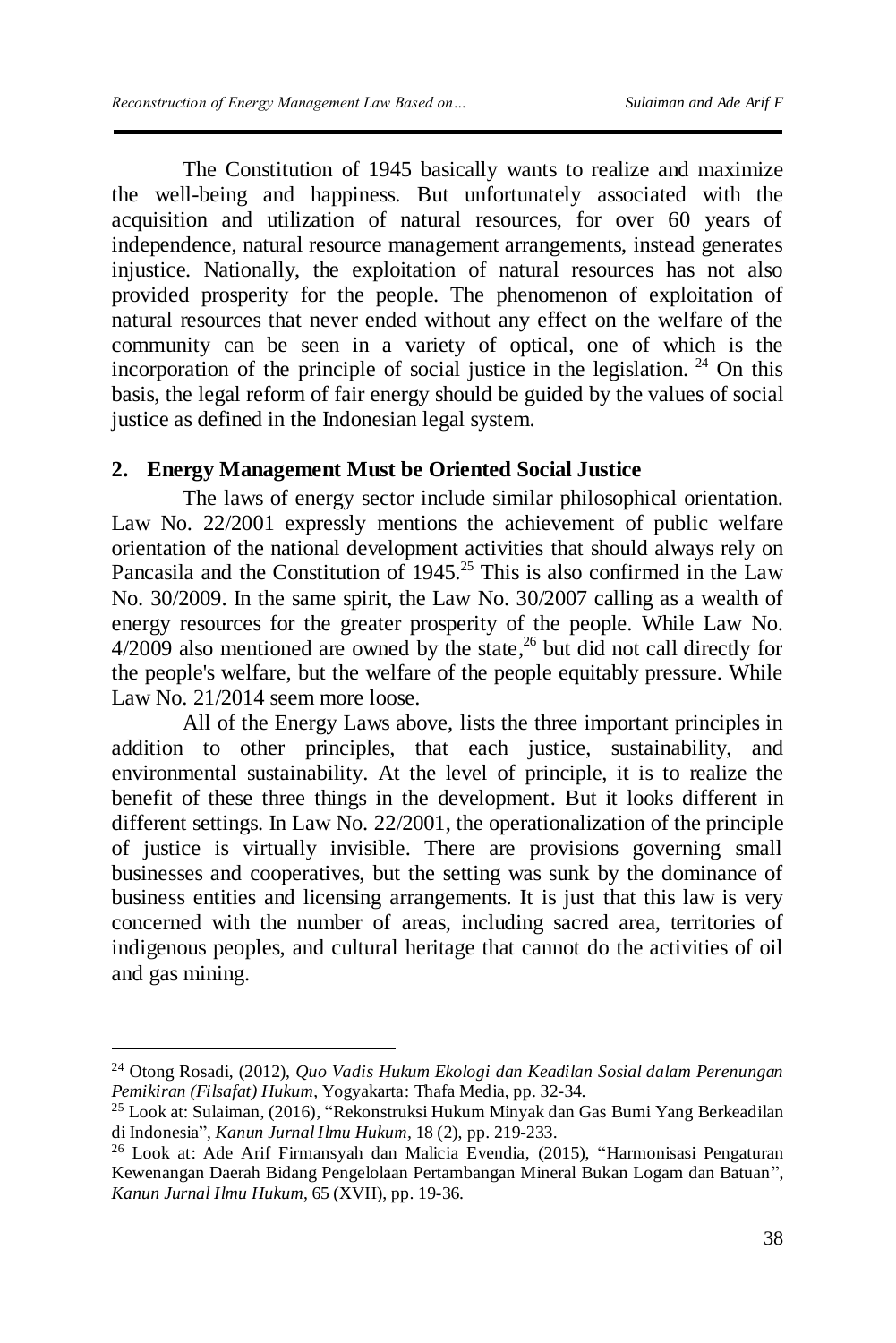The dominance of licensing and terms of the authority also be dominant once in Law No. 21/2014. The exploitation and the division of the authority is very dominant. It also should be careful about the land and permits on the land, which in this case remains back to the land sector. Problem of this authority as well, it feels an attraction in Law No. 4/2009, it is just that this Act has been divided more detail in some authorities.<sup>27</sup>

The setting that is interesting from Law No. 30/2007, by arranging emergency conditions and prices, including the reserve and fair energy pricing. The disadvantage is the provision of subsidy funds for the group is not able to not be an obligation, so the discussion is dependent on policy. Another thing for the operationalization of this article is subject to other provisions, particularly in pricing, and it would be risky for the people below. About authority, the same thing can also be seen that each level has a certain authority, and this authority issue back to the relevant laws.

The above conditions, basically, there is an awareness that justice becomes one of the important things of the Law on the energy sector. The orientation of this justice in the operationalization is not all open space, among others due to a variety of factors surrounding the Act itself. Furthermore, the orientation of justice by the actual operationalization reflects how attraction occurs. This condition is caused by the Act cannot be removed-associate of various factors, political, economic, and so on. These factors are then pressed on a waiver orientation of justice in the name of development.

Term development in this context is actually another meaning of modernization. According to Mansour Fakih, interchangeable term modernization is as a development in order to avoid any negative impression, especially a development process that is generally dominated the economic development orientation. <sup>28</sup> The orientation of this kind, called Myint classified as "In Looking Policy" (inward-looking policy) where a large intervention in the economic sphere that is associated with the allocation of natural resources in the context of development policy. <sup>29</sup> Andre Gorz calls this the term "looting reserves of natural resources".<sup>30</sup>

Based on the description above, it can be understood as the natural wealth of the existence of energy has a dual role, on the one hand as development capital, on the other hand as the support system of life.

<u>.</u>

<sup>27</sup> Look at: Budiyono, Muhtadi dan Ade Arif Firmansyah, (2015), "Dekonstruksi Urusan Pemerintahan Konkuren Dalam Undang-Undang Pemerintahan Daerah", *Kanun Jurnal Ilmu Hukum,* 67 (XVII), pp. 419-432.

<sup>28</sup> FX. Adji Samekto, (2008), *Kapitalisme, Modernisasi, dan Kerusakan Lingkungan,*  Yogyakarta: Genta Press, p. 70.

<sup>29</sup> Budi Winarno, (2009), *Pertarungan Negara vs Pasar,* Yogyakarta: Merdpress, p. 124.

<sup>30</sup> Andre Gorz, (2005), *Anarki Kapitalisme,* Yogyakarta: Resist Book, pp. 16-17.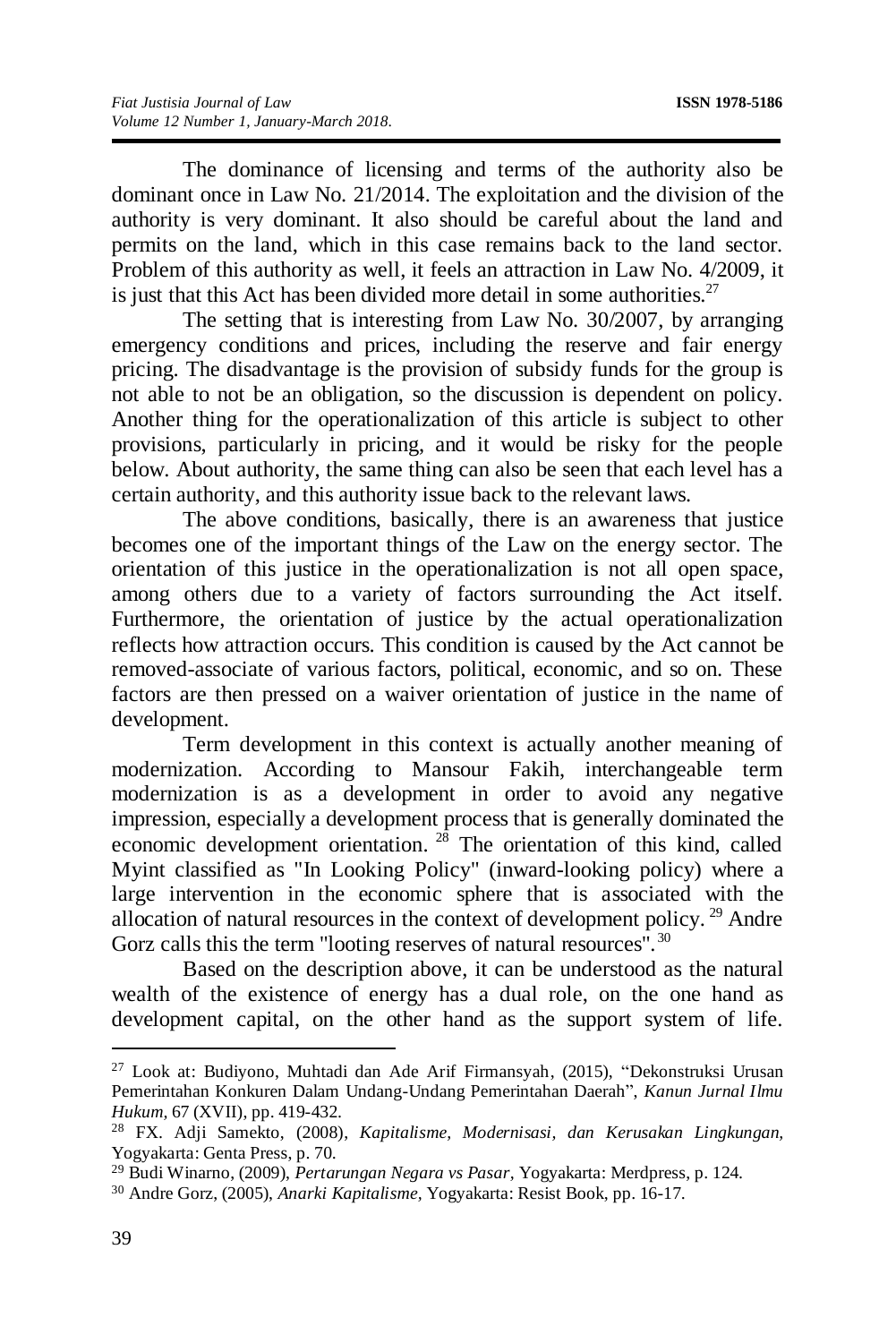<u>.</u>

Achievement of both these roles simultaneously is often not realized. Though both are needed, especially related to the environmental sustainability.<sup>31</sup>

Both roles above, basically also related to the concept and functions of the state in protecting the welfare of its people. With the concept of the welfare state, social justice utilization of energy is expected to run optimally, at the same time the environmental issues are not left behind.

## **3. Reconstruction of Energy Management Law in Indonesia Legal System**

Terminology reconstruction comes from the word construction that mean "arrangement (style, layout) of a building". Construction is done by the constructor recycled into reconstruction, which tells us "to build a rearrangement of the building". Reconstruction is not much different from socalled "legal reform" which means the law that makes the development of society as equitably as orientation. Thus concept is disclosed by Satjipto Rahardjo<sup>32</sup> and Barda Nawawi Arief.<sup>33</sup> Legal reform itself is also associated with the sustainable development of the activity of the scientific and philosophical thinking/basic ideas/intellectual conception.<sup>34</sup> The study on this issue is certainly a study that "generations".<sup>35</sup>

In addition, referring to the concept of "reform" itself, should also improve the system. In the Oxford Dictionary is positioned update as to fix the system in a variety of changes, leading to a better direction than before.<sup>36</sup> With a such scheme, then the update finally strung in a system aimed at (purposive system),  $3^7$  as well as destination countries in order to protect all the people of Indonesia and to promote the general welfare based on Pancasila and the 1945 Constitution.

Efforts to legal reform itself has been started since the inception of the 1945 Constitution in this context, which became a paradigm that can be

<sup>31</sup> Muhammad Akib, (2012), "Wewenang Kelembagaan Pengelolaan Lingkungan Hidup di Era Otonomi Daerah", *J. Media Hukum*, 19 (2), p. 248.

<sup>32</sup> Satjipto Rahardjo, (2009), Yogyakarta*: Membangun dan Merombak Hukum Indonesia*, Genta, p. 15.

<sup>33</sup> Barda Nawawi Arief, (1994), "Beberapa Aspek Pengembangan Ilmu Hukum Pidana, Menyongsong Generasi Baru Hukum Pidana Indonesia", *Speech of Professor*, Semarang: Law Faculty, University of Diponegoro, p. 15.

<sup>34</sup> Compare with: Sulaiman, (2015), "Pengembanan Hukum Teoretis Dalam Pembangunan Ilmu Hukum Indonesia", *Kanun Jurnal Ilmu Hukum*, 67 (XVII), pp. 585-601.

<sup>35</sup> Barda Nawawi Arief, (2014), *Pembaruan Sistem Hukum Nasional,* Semarang: Undip, p. 16.

<sup>36</sup> Oxford, (2005), *Oxford Learner's Pocket Dictionary*, Oxford University Press, p. 360.

<sup>37</sup> Barda Nawawi Arief, (2009), *Tujuan dan Pedoman Pemidanaan, Perspektif Pembaharuan Hukum Pidana dan Perbandingan Beberapa Negara,* Semarang: Undip, p. 9.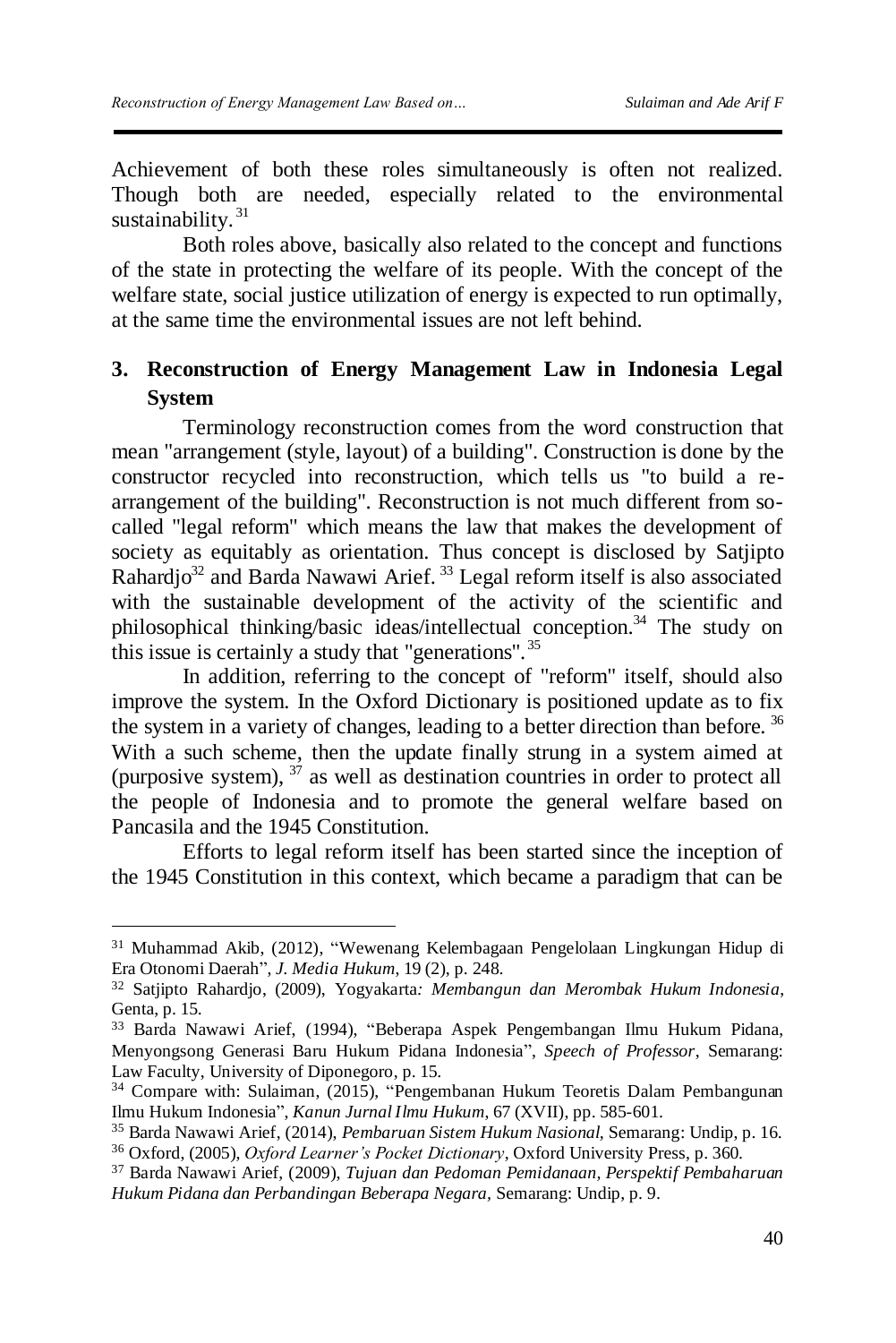captured from 1945, among others: (a) Belief in God Almighty; (b) Humanitarian; (c) the Union; (d) Democracy; (e) Social Justice; (f) Kinship; (g) Harmony; (h) Council.  $38$  Thus, the legal reform called, in the context of the law of energy; basically want to differentiate from Western thinking patterns within the law. Indonesia puts Pancasila in 1945 Constitution opening as a philosophical foundation that underlies and animates the preparation of the provisions contained in the Constitution. This concept emphasizes that the preparation and the application of the rule of law in Indonesia must be based on and inspired by Pancasila. <sup>39</sup>

In the concept of Pancasila, mediate what the West individually prominent and Socialist communal glorifies. <sup>40</sup> Understand Pancasila seated individual interests are balanced with the public interest. Within this scope, Pancasila is the outlook of the Indonesia nation which expresses the views of Indonesia concerning the relationship between man and God, man and fellow human beings, and human beings with the universe, with a core of beliefs about man's place in society and the individual in the universe. On the basis of this, the context of the division of the authority and the exploitation of the energy sector, should not forget the values of Pancasila, particularly social justice that made the difference of the Indonesian legal system with the modern law.

## **D. Conclusion**

Based on the previous section, it can be concluded that basically in Indonesia there are basic of state rights to control, in order to protect the management of energy wealth equitably, it is just right to run the country interpreted vary up to the Constitutional Court in several decisions has set a limit of public welfare-related social justice. Concretely, the state authorities create policies, regulation, maintenance, management, and supervision, for the purpose of the people's welfare.

In the laws of energy sector, include similar philosophical orientation. That laws also lists three important principles in addition to other principles, that each justice, sustainability, and environmental sustainability. At the level of principle, it is done to realize the benefit of these three things in the development. But it is different in the operationalization of the principles of justice are almost invisible. In the context of social justice, that caused due to other interests which are considered more important, that is the problem of exploitation, domination

<sup>38</sup> Bernard Arief Sidharta, "Filsafat Pancasila", Paper, tt.

<sup>39</sup> *Ibid.*

<sup>40</sup> T. Mohammad Radhie, (1987), "Pembangunan Hukum Nasional dalam Perspektif Kebijakan", Yogyakarta: Paper Law Conference FH UII.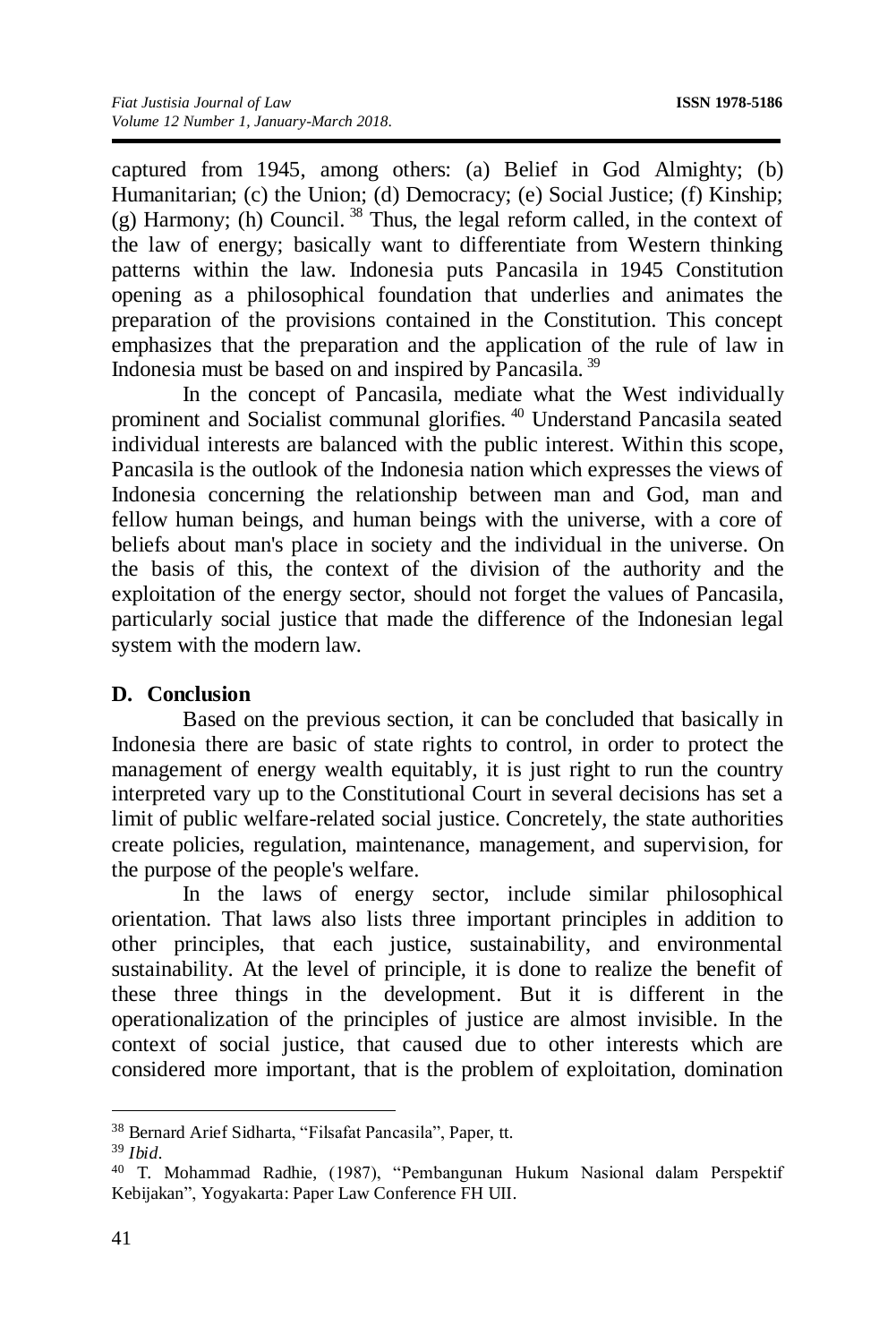of licensing by financiers, and about the respective authority. Including the community's access to energy is still not optimal.

Energy management law reform is to fully offer in the context of the laws of energy, into the values of Pancasila as the foundation and soul. The existence of this value is different with modern laws that are more reliant upon the individual's freedom.

## **Bibliography**

## **A. Book**

- Arief, BN. (2009), *Tujuan dan Pedoman Pemidanaan, Perspektif Pembaharuan Hukum Pidana dan Perbandingan Beberapa Negara.* Semarang: Undip
- Arief, BN. (2014). *Pembaruan Sistem Hukum Nasional.* Semarang: Undip.
- Arizona, Y. (2014). *Konstitusionalisme Agraria*. Yogyakarta: STPN Press.
- Asshiddiqie, J. (2002). *Konsolidasi Naskah UUD 1945 setelah Perubahan Keempat.* Jakarta: Pusat Studi HTN FH UI.
- Dworkin, R. (1996). *Freedom's Law The Moral Reading of the Maerican Constitution*. Oxford: Oxford University Press.
- Dworkin, R. (2013), "Apakah Hukum Sebuah Sistem Aturan?" in the HLA. Hart etc, *Filsafat Hukum Suatu Pengantar,* Translator Yudi Santoso. Yogyakarta: Merkid Press.

Fauzi, N. (2002). *Quo Vadis Pembaruan Hukum Agraria, Perspektif Transitional Justice untuk Menyelesaikan Konflik*. Jakarta: HuMA.

Gorz, A. (2005). *Anarki Kapitalisme.* Yogyakarta: Resist Book.

Kusuma, RM. A.B. (2004). *Lahirnya Undang-Undang Dasar 1945, Memuat Salinan Dokumen Otentik Badan Oentoek Menyelidiki Oesaha2 Persiapan Kemerdekaan.* Jakarta: Badan Penerbit FH UI.

Kusuma, RM. AB. (2005). *Lahirnya Undang-Undang Dasar 1945.* Jakarta: FH UI.

Kusumaatmadja, M. (1976). *Pengaturan Hukum Masalah Lingkungan Hidup Manusia: Beberapa Pikiran dan Saran*. Bandung: Bina Cipta.

- Nurjaya, IN. (2008). *Pengelolaan Sumberdaya Alam dalam Perspektif Antropologi Hukum*. Jakarta: Prestasi Pustaka Publisher.
- Oxford. (2005). *Oxford Learner's Pocket Dictionary*. England: Oxford University Press.
- Palguna, IDG. (2008). *Mahkamah Konstitusi, Judicial Review, dan Welfare State.* Jakarta: Sekjen MK
- Rahardjo, R. (2009). *Membangun dan Merombak Hukum Indonesia*. Yogyakarta: Genta.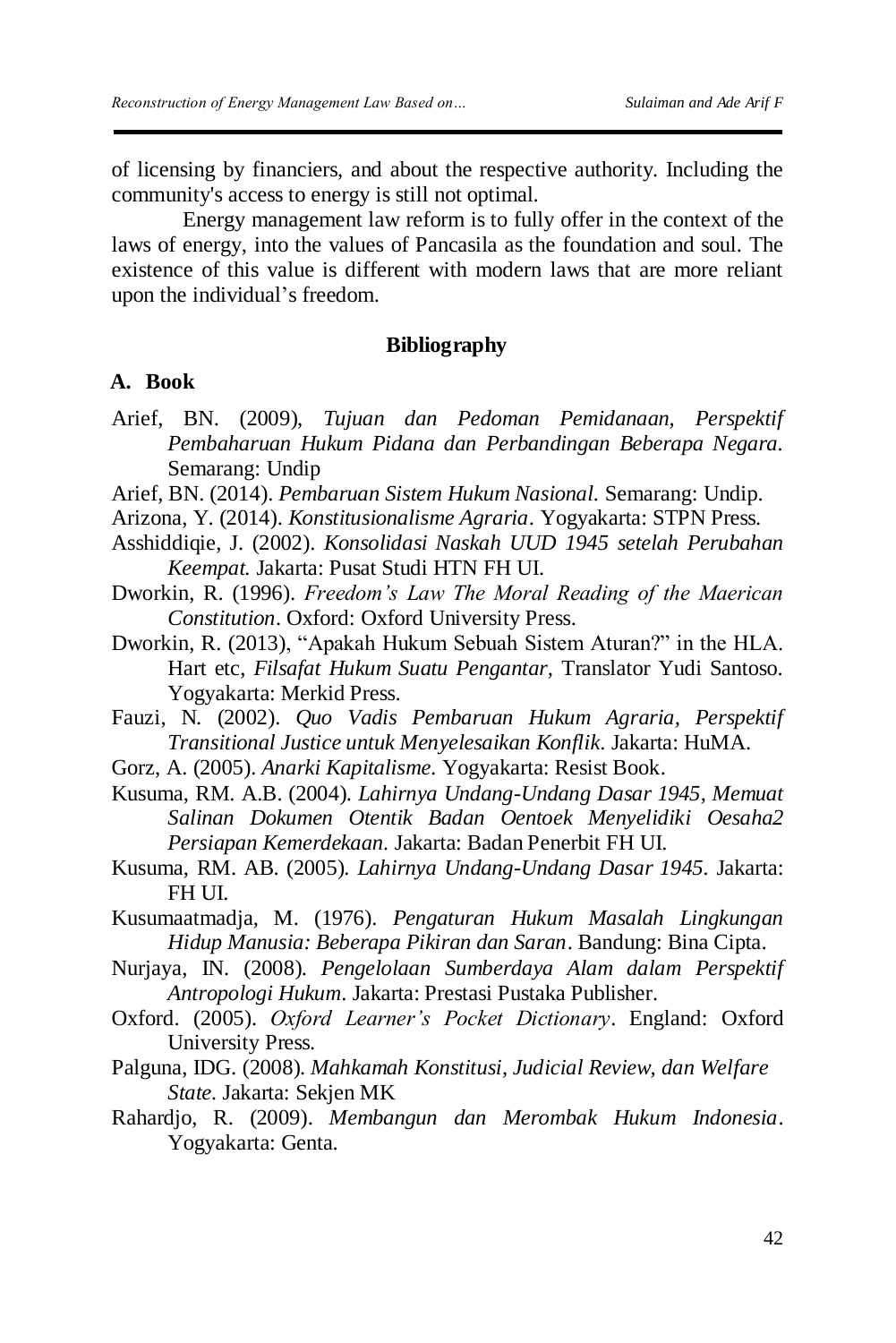- Rahardjo, S. (2007). *Mendudukkan UUD: Suatu Pembahasan dari Optik Ilmu Hukum Umum*. Semarang: Undip.
- Rahardjo, S. (2008). *Negara Indonesia yang Membahagiakan Rakyatnya*. Yogyakarta: Genta Press.
- Rosadi, O. (2012). *Quo Vadis Hukum, Ekologi, dan Keadilan Sosial*. Yogyakarta:Thafa Media.
- Samekto, A. (2008). *Kapitalisme, Modernisasi, dan Kerusakan Lingkungan.* Yogyakarta: Genta Press.
- Samekto, A. (2012). *Ilmu Hukum dalam Perkembangan Pemikiran Menuju Post-Modernisme*. Lampung: Indept Publishing.
- Santoso, A. (2014). *Hukum, Moral, dan Keadilan, Sebuah Kajian Filsafat Hukum.* Jakarta: Kencana.
- Winarno, B. (2009). *Pertarungan Negara vs Pasar.* Yogyakarta: Merdpress.

## **B. Journal and Paper**

- Akib, M. (2012). "Wewenang Kelembagaan Pengelolaan Lingkungan Hidup di Era Otonomi Daerah", *J. Media Hukum*, 19 (2)
- Arief, BN. (1994). "Beberapa Aspek Pengembangan Ilmu Hukum Pidana, Menyongsong Generasi Baru Hukum Pidana Indonesia". *Speech of Professor*. Semarang: Faculty of Law, University of Diponegoro.
- Bachtiar, A. "Menuju Kebijakan Energi Bebas Kepentingan". Kompas, July 7, 2015.
- Batubara, M. "Menggungat Liberalisasi Gas". Kompas, January 8, 2014.
- Budiyono, Muhtadi dan Ade Arif Firmansyah. (2015). "Dekonstruksi Urusan Pemerintahan Konkuren Dalam Undang-Undang Pemerintahan Daerah", *Kanun Jurnal Ilmu Hukum*, 67 (XVII).
- Dimyati, K. (2001). "Di Tengah Pengembangan Pemikiran Teori Hukum, Sepi dari Wacana Perdebatan", *J. Ilmu Hukum*, 4 (2).
- Firmansyah, Ade Arif dan Malicia Evendia. (2015). "Harmonisasi Pengaturan Kewenangan Daerah Bidang Pengelolaan Pertambangan Mineral Bukan Logam dan Batuan". *Kanun Jurnal Ilmu Hukum*, No. 65 (XVII)
- Koeswahyono, I. (2008). "Hak Menguasasi Negara, Perspektif Indonesia sebagai Negara Hukum". *J. Hukum dan Pembangunan*. 38 (1)
- Liu, H. "Kebijakan Energi Nasional Jangka Panjang Disiapkan". Kompas, March 7, 2012.
- Mubyarto. (1988). *Sistem dan Moral Ekonomi Indonesia.* Jakarta: Pustaka LP3ES.
- Muntoha. (2009). "Demokrasi dan Negara Hukum". *J. Hukum*. 16 (3)